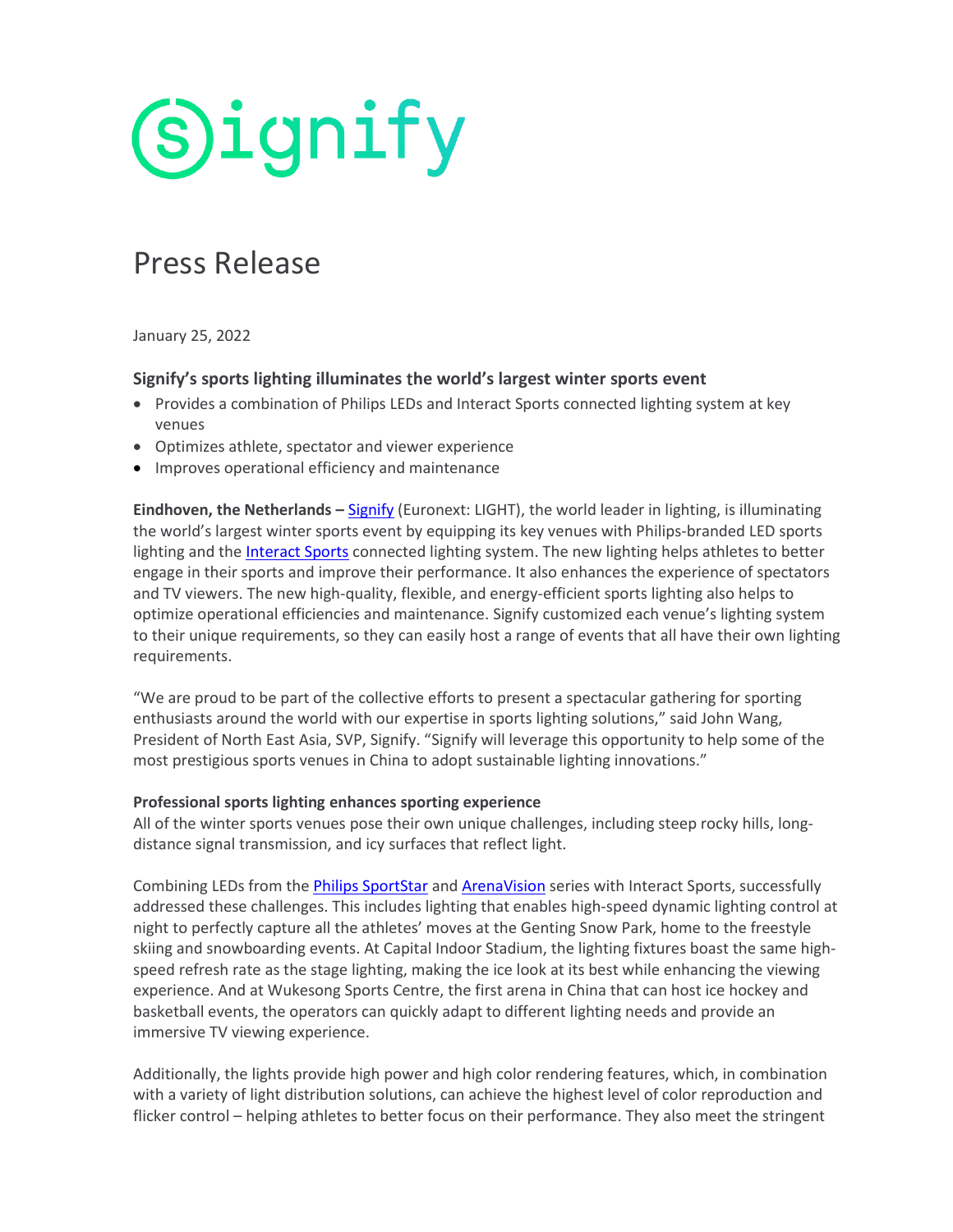## **Signify**

requirements of international television broadcasters, supporting flicker-free and super slow-motion replay, ensuring that TV viewers around the globe can enjoy an immersive sports viewing experience.

#### **Connected lighting system generates flexibility and intelligent operation**

Interact Sports, ensures that all the lights can be easily managed from a dashboard, switching between different scenes and monitoring operating status across multiple sections of an arena. This increases the flexibility of operators, improves operational efficiencies, and streamlines maintenance. Together with the energy-efficiency benefits of the Philips-branded LED luminaires this helps to reduce operational and maintenance costs, while improving the sustainability profile of the sports venues.

Interact Sports also optimizes the experience of spectators and TV viewers during a wide array of diverse events hosted at the venues. The system's unique scene management capabilities enables an exciting on-site experience through dynamic light shows, generating excitement before, during, and after events.

With more than 80 years of experience and recognition as the world leader in sports lighting, Signify has successfully applied its high-quality professional lighting solutions to major stadiums around the world. In the future, Signify will continue to improve its interactive solutions for sports lighting, bringing greater vitality into sports arenas and contributing to the further development and prosperity of the sports industry.

--- END ---

**For further information, please contact:**

**Sub segment manager Public systems**

Thierry Jean Baptiste Chapiteau E-mail: [thierry.chapiteau@signify.com](mailto:thierry.chapiteau@signify.com)

**Integrated Communications Signify Greater China** Yiming SHOU E-mail: [yiming.shou@signify.com](mailto:yiming.shou@signify.com)

#### **About Signify**

[Signify](https://www.signify.com/) (Euronext: LIGHT) is the world leader in lighting for professionals and consumers and lighting for the Internet of Things. Our [Philips](https://www.lighting.philips.com/) products[, Interact](https://www.interact-lighting.com/en) connected lighting systems and data-enabled services, deliver business value and transform life in homes, buildings and public spaces. With 2020 sales of EUR 6.5 billion, we have approximately 37,000 employees and are present in over 70 countries. We unlock the extraordinary potential of light for brighter lives and a better world. W[e achieved](https://www.signify.com/global/our-company/news/press-releases/2020/20200908-signify-achieves-carbon-neutrality-and-sets-course-to-double-its-positive-impact-on-the-environment-and-society) carbon neutrality in 2020, have [been](https://www.signify.com/global/sustainability) in the [Dow Jones Sustainability World Index](https://www.spglobal.com/spdji/en/indices/esg/dow-jones-sustainability-world-index/#overview) since our IPO for five consecutive years and were named [Industry Leader](https://www.signify.com/global/our-company/news/press-releases/2019/20190916-signify-named-industry-leader-in-2019-dow-jones-sustainability-index) in [2017,](https://www.signify.com/global/our-company/news/press-release-archive/2017/20170907-philips-lighting-named-industry-leader-in-the-2017-dow-jones-sustainability-index) [2018](https://www.signify.com/global/our-company/news/press-releases/2018/20180913-signify-named-industry-leader-2018-dow-jones-sustainability-index) and [2019.](https://www.signify.com/global/our-company/news/press-releases/2019/20190916-signify-named-industry-leader-in-2019-dow-jones-sustainability-index) News from Signify is